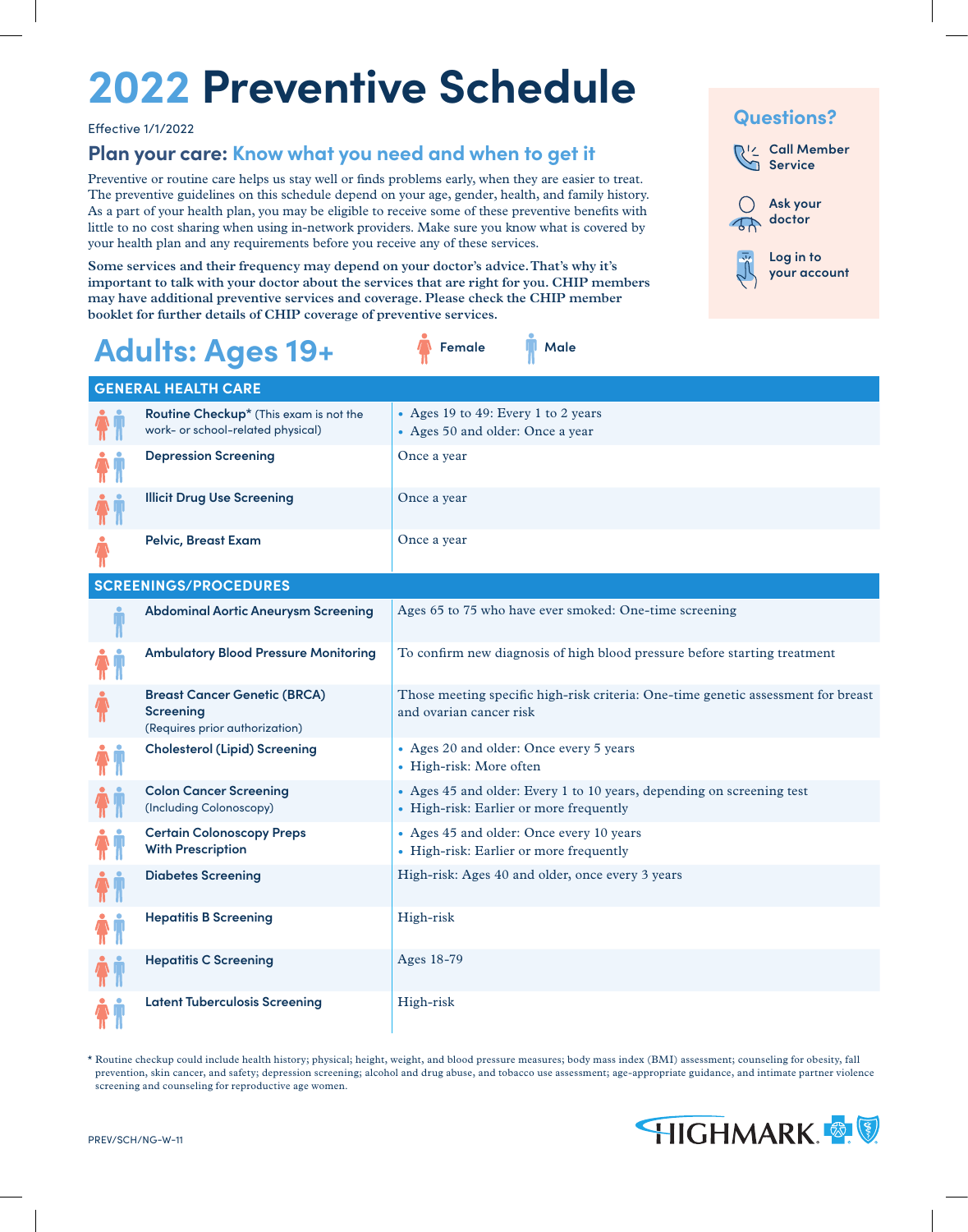### **Adults: Ages 19+**

|                           | <b>SCREENINGS/PROCEDURES</b>                                                                                               |                                                                                                                                                                                                                       |
|---------------------------|----------------------------------------------------------------------------------------------------------------------------|-----------------------------------------------------------------------------------------------------------------------------------------------------------------------------------------------------------------------|
|                           | <b>Lung Cancer Screening</b><br>(Requires prior authorization and use of<br>authorized facility)                           | Ages 50 to 80 with 20-pack per year history: Once a year for current smokers,<br>or once a year if currently smoking or quit within past 15 years                                                                     |
| $\hat{\bm{\pi}}$          | Mammogram                                                                                                                  | Ages 40 and older: Once a year including 3D                                                                                                                                                                           |
|                           | <b>Osteoporosis (Bone Mineral Density)</b><br><b>Screening</b>                                                             | Ages 65 and older: Once every 2 years, or younger if at risk as recommended by<br>physician                                                                                                                           |
|                           | <b>Cervical Cancer Screening</b>                                                                                           | • Ages 21 to 65 Pap: Every 3 years, or annually, per doctor's advice<br>• Ages 30 to 65: Every 5 years if HPV only or combined Pap and<br>HPV are negative<br>• Ages 65 and older: Per doctor's advice                |
|                           | <b>Sexually Transmitted Disease (STD)</b><br><b>Screenings and Counseling (Chlamydia,</b><br>Gonorrhea, HIV, and Syphilis) | • Sexually active males and females<br>• HIV screening for adults to age 65 in the general population and those at risk,<br>then screening over age 65 with risk factors                                              |
|                           | <b>IMMUNIZATIONS**</b>                                                                                                     |                                                                                                                                                                                                                       |
|                           | <b>Chicken Pox (Varicella)</b>                                                                                             | Adults with no history of chicken pox: One 2-dose series                                                                                                                                                              |
|                           | Diphtheria, Tetanus (Td/Tdap)                                                                                              | One dose Tdap, then Td or Tdap booster every 10 years                                                                                                                                                                 |
|                           | Flu (Influenza)                                                                                                            | Every year (Must get at your PCP's office or designated pharmacy vaccination<br>provider; call Member Service to verify that your vaccination provider is in the<br>Highmark network)                                 |
|                           | Haemophilus Influenzae Type B (Hib)                                                                                        | For adults with certain medical conditions to prevent meningitis, pneumonia,<br>and other serious infections; this vaccine does not provide protection against the<br>flu and does not replace the annual flu vaccine |
|                           | <b>Hepatitis A</b>                                                                                                         | At-risk or per doctor's advice: One 2- or 3-dose series                                                                                                                                                               |
|                           | <b>Hepatitis B</b>                                                                                                         | At-risk or per doctor's advice: One 2- or 3-dose series                                                                                                                                                               |
|                           | <b>Human Papillomavirus (HPV)</b>                                                                                          | • To age 26: One 3-dose series<br>• Ages 27-45, at-risk or per doctor's advice                                                                                                                                        |
| $\mathbf{n}$ $\mathbf{n}$ | Measles, Mumps, Rubella (MMR)                                                                                              | One or two doses                                                                                                                                                                                                      |
|                           | Meningitis*                                                                                                                | At-risk or per doctor's advice                                                                                                                                                                                        |
|                           | MenQuadFi Maningoccal Vaccine                                                                                              | Ages 2 years and older                                                                                                                                                                                                |
|                           | Pneumonia                                                                                                                  | High-risk or ages 65 and older: One or two doses, per lifetime                                                                                                                                                        |
|                           | <b>Shingles</b>                                                                                                            | Shingrix - Ages 50 and older: Two doses                                                                                                                                                                               |
|                           | PREVENTIVE DRUG MEASURES THAT REQUIRE A DOCTOR'S PRESCRIPTION                                                              |                                                                                                                                                                                                                       |
|                           | <b>Aspirin</b>                                                                                                             | • Ages 50 to 59, to reduce the risk of stroke and heart attack<br>• Pregnant women at risk for preeclampsia                                                                                                           |
|                           | <b>Folic Acid</b>                                                                                                          | Women planning or capable of pregnancy: Daily supplement containing<br>.4 to .8 mg of folic acid                                                                                                                      |

\* Meningococcal B vaccine per doctor's advice.

\*\* Must get at your PCP's office or designated pharmacy vaccination provider. Call Member Service to verify that your vaccination provider is in the Highmark network. \*\*\* Aromatase inhibitors when the other drugs can't be used such as when there is a contraindication or they are not tolerated.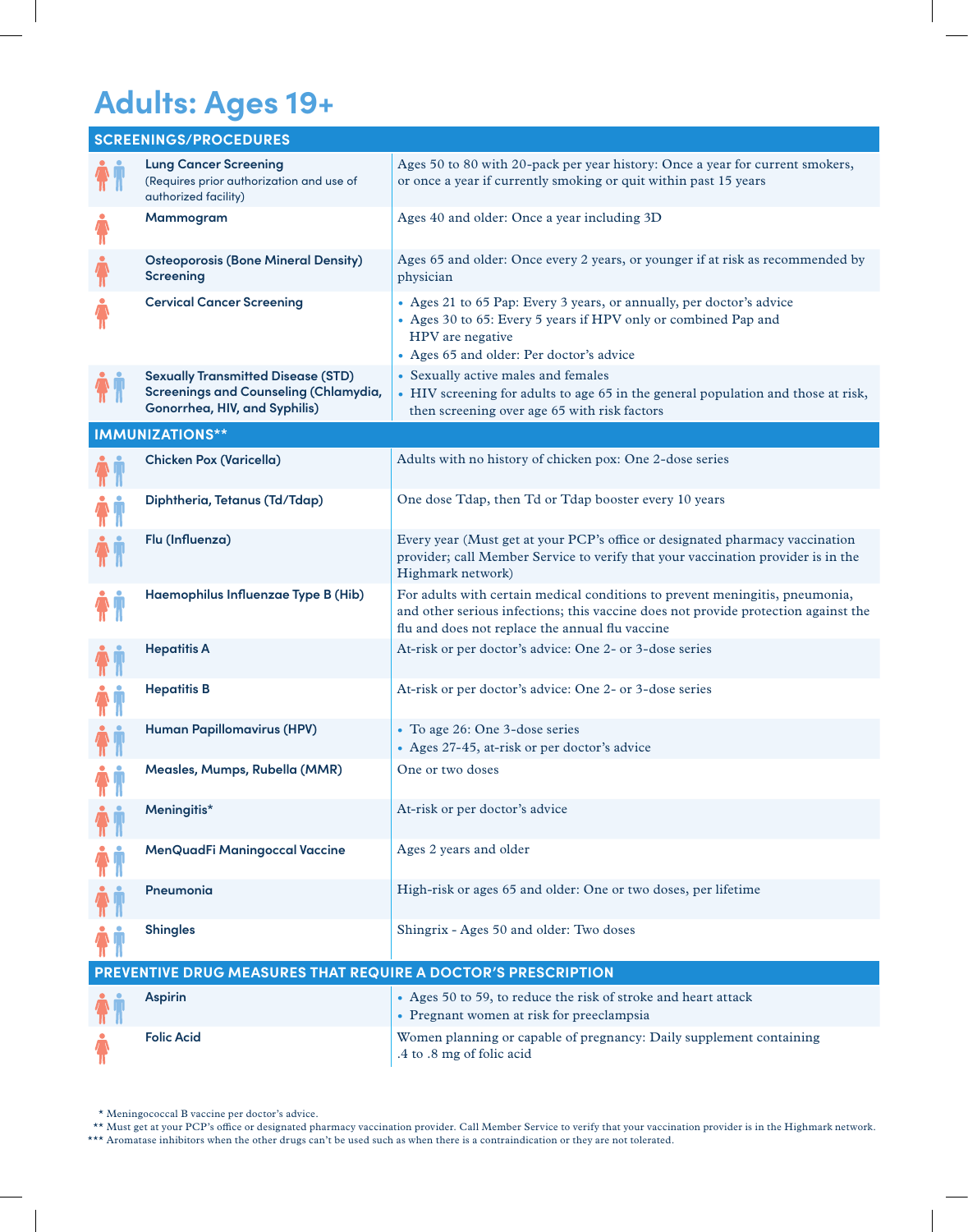| PREVENTIVE DRUG MEASURES THAT REQUIRE A DOCTOR'S PRESCRIPTION                                                              |                                                                                                                                                                                                                                                                                                               |                                                                                                                                                                                                                                                                                                                      |  |  |  |  |
|----------------------------------------------------------------------------------------------------------------------------|---------------------------------------------------------------------------------------------------------------------------------------------------------------------------------------------------------------------------------------------------------------------------------------------------------------|----------------------------------------------------------------------------------------------------------------------------------------------------------------------------------------------------------------------------------------------------------------------------------------------------------------------|--|--|--|--|
| <b>Chemoprevention Drugs such as</b><br>Raloxifene, Tamoxifen, or Aromatase***<br><b>Inhibitor</b>                         | At risk for breast cancer, without a cancer diagnosis, ages 35 and older                                                                                                                                                                                                                                      |                                                                                                                                                                                                                                                                                                                      |  |  |  |  |
| <b>Tobacco Cessation</b><br>(Counseling and medication)                                                                    | Adults who use tobacco products                                                                                                                                                                                                                                                                               |                                                                                                                                                                                                                                                                                                                      |  |  |  |  |
| <b>Low to Moderate Dose Select Generic</b><br><b>Statin Drugs for Prevention of</b><br><b>Cardiovascular Disease (CVD)</b> | Ages 40 to 75 years with 1 or more CVD risk factors (such as dyslipidemia,<br>diabetes, hypertension, or smoking) and have calculated 10-year risk of a<br>cardiovascular event of 10% or greater                                                                                                             |                                                                                                                                                                                                                                                                                                                      |  |  |  |  |
| <b>Select PrEP Drugs and Certain Related</b><br><b>Services for Prevention of HIV Infection</b>                            | Adults at risk for HIV infection, without an HIV diagnosis                                                                                                                                                                                                                                                    |                                                                                                                                                                                                                                                                                                                      |  |  |  |  |
| <b>PREVENTIVE CARE FOR PREGNANT WOMEN</b>                                                                                  |                                                                                                                                                                                                                                                                                                               |                                                                                                                                                                                                                                                                                                                      |  |  |  |  |
| <b>Screenings and Procedures</b>                                                                                           | • Gestational diabetes screening<br>• Hepatitis B screening and<br>immunization, if needed<br>• HIV screening<br>• Syphilis screening<br>• Smoking cessation counseling<br>• Depression screening during<br>pregnancy and postpartum<br>• Depression prevention counseling<br>during pregnancy and postpartum | • Rh typing at first visit<br>• Rh antibody testing for<br>Rh-negative women<br>• Tdap with every pregnancy<br>• Urine culture and sensitivity<br>at first visit<br>• Alcohol misuse screening and<br>counseling<br>• Nutritional counseling for pregnant<br>women to promote healthy weight<br>during the pregnancy |  |  |  |  |
| PREVENTION OF OBESITY, HEART DISEASE, DIABETES, AND STROKE                                                                 |                                                                                                                                                                                                                                                                                                               |                                                                                                                                                                                                                                                                                                                      |  |  |  |  |
| Adults with BMI 25 to 29.9 (overweight)<br>and 30 to 39.9 (obese) are eligible for:                                        | • Additional annual preventive office<br>visits specifically for obesity and<br>blood pressure measurement<br>• Additional nutritional counseling<br>visits specifically for obesity                                                                                                                          | • Recommended lab tests:<br>$-$ ALT<br>$-$ AST<br>- Hemoglobin A1c or<br>fasting glucose<br>- Cholesterol screening                                                                                                                                                                                                  |  |  |  |  |
| Adults with a diagnosis of Hypertension,<br>High Blood Pressure, Dyslipidemia, or<br><b>Metabolic Syndrome</b>             | Nutritional counseling                                                                                                                                                                                                                                                                                        |                                                                                                                                                                                                                                                                                                                      |  |  |  |  |
| Adults with BMI 40 and over                                                                                                |                                                                                                                                                                                                                                                                                                               |                                                                                                                                                                                                                                                                                                                      |  |  |  |  |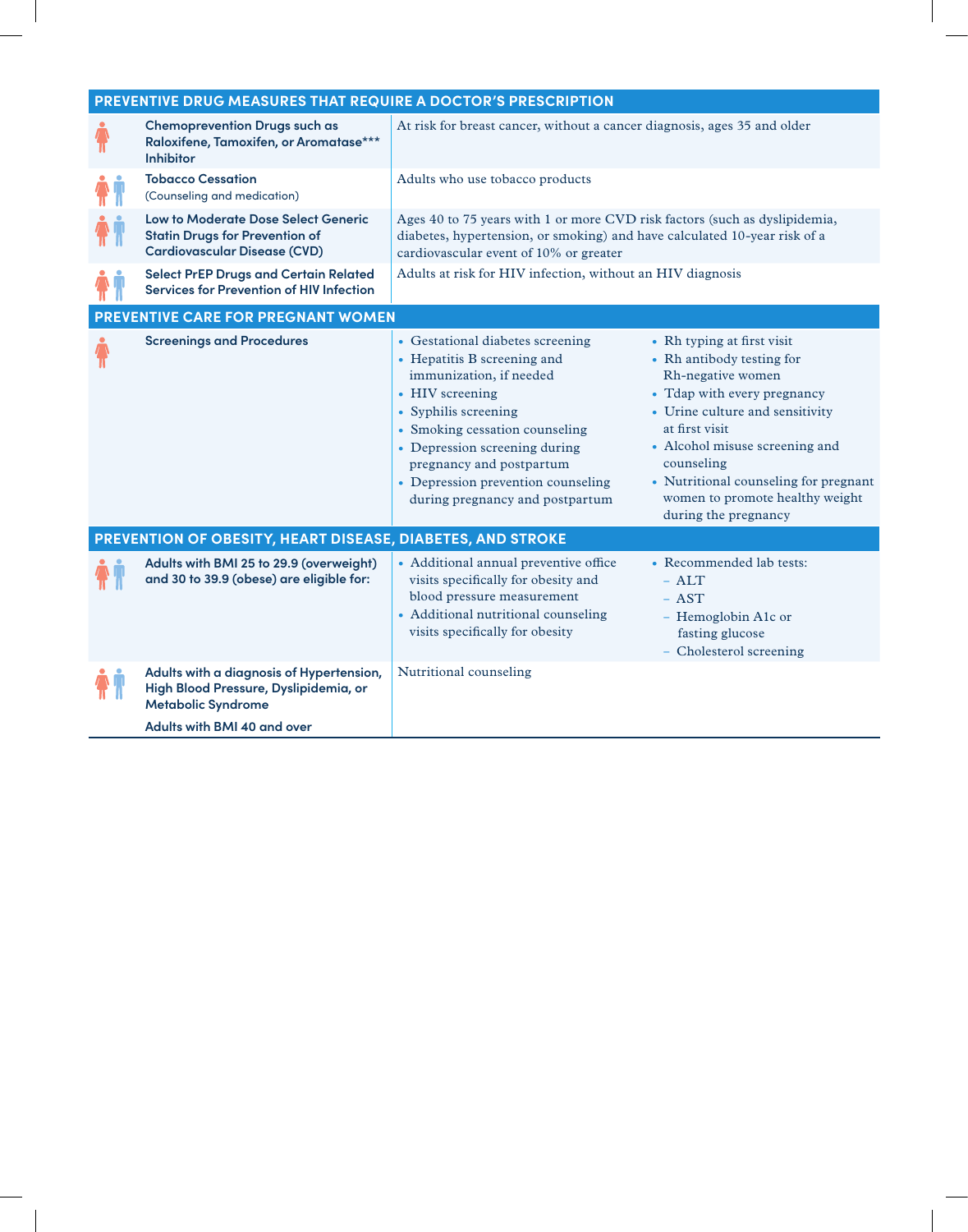## **2022 Preventive Schedule**

### **Plan your child's care: Know what your child needs and when to get it**

Preventive or routine care helps your child stay well or finds problems early, when they are easier to treat. Most of these services may not have cost sharing if you use the plan's in-network providers. Make sure you know what is covered by your health plan and any requirements before you schedule any services for your child.

Services include Bright Futures recommendations. CHIP members may have additional preventive services and coverage. Please check the CHIP member booklet for further details of CHIP coverage of preventive services.

**It's important to talk with your child's doctor. The frequency of services, and schedule of screenings and immunizations, depends on what the doctor thinks is right for your child.**



### **Children: Birth to 30 Months1**

| <b>GENERAL HEALTH CARE</b>                                                                        | <b>BIRTH</b> | 1M     | 2M     | 4M     | 6M     | <b>9M</b> | 12M                                | 15M    | <b>18M</b>                                        | <b>24M</b> | <b>30M</b> |
|---------------------------------------------------------------------------------------------------|--------------|--------|--------|--------|--------|-----------|------------------------------------|--------|---------------------------------------------------|------------|------------|
| Routine Checkup* (This exam<br>is not the preschool- or day<br>care-related physical.)            |              |        |        |        |        |           |                                    |        |                                                   |            |            |
| <b>Hearing Screening</b>                                                                          |              |        |        |        |        |           |                                    |        |                                                   |            |            |
| <b>SCREENINGS</b>                                                                                 |              |        |        |        |        |           |                                    |        |                                                   |            |            |
| <b>Autism Screening</b>                                                                           |              |        |        |        |        |           |                                    |        |                                                   |            |            |
| <b>Critical Congenital Heart</b><br><b>Disease (CCHD) Screening</b><br><b>With Pulse Oximetry</b> |              |        |        |        |        |           |                                    |        |                                                   |            |            |
| <b>Developmental Screening</b>                                                                    |              |        |        |        |        |           |                                    |        |                                                   |            |            |
| <b>Hematocrit or Hemoglobin</b><br><b>Anemia Screening</b>                                        |              |        |        |        |        |           |                                    |        |                                                   |            |            |
| Lead Screening**                                                                                  |              |        |        |        |        |           |                                    |        |                                                   |            |            |
| <b>Newborn Blood</b><br><b>Screening and Bilirubin</b>                                            |              |        |        |        |        |           |                                    |        |                                                   |            |            |
| <b>IMMUNIZATIONS</b>                                                                              |              |        |        |        |        |           |                                    |        |                                                   |            |            |
| <b>Chicken Pox</b>                                                                                |              |        |        |        |        |           | Dose 1                             |        |                                                   |            |            |
| Diphtheria, Tetanus,<br>Pertussis (DTaP)                                                          |              |        | Dose 1 | Dose 2 | Dose 3 |           |                                    | Dose 4 |                                                   |            |            |
| Flu (Influenza)***                                                                                |              |        |        |        |        |           |                                    |        | Ages 6 months to 30 months: 1 or 2 doses annually |            |            |
| Haemophilus Influenzae<br>Type B (Hib)                                                            |              |        | Dose 1 | Dose 2 | Dose 3 |           | Dose 4                             |        |                                                   |            |            |
| <b>Hepatitis A</b>                                                                                |              |        |        |        |        |           | Dose 1                             |        | Dose 2                                            |            |            |
| <b>Hepatitis B</b>                                                                                | Dose 1       | Dose 2 |        |        | Dose 3 |           |                                    |        |                                                   |            |            |
| Measles, Mumps,<br><b>Rubella (MMR)</b>                                                           |              |        |        |        |        |           | Dose 1                             |        |                                                   |            |            |
| Pneumonia                                                                                         |              |        | Dose 1 | Dose 2 | Dose 3 |           | Dose 4                             |        |                                                   |            |            |
| Polio (IPV)                                                                                       |              |        | Dose 1 | Dose 2 |        |           | Ages 6 months to 18 months: Dose 3 |        |                                                   |            |            |
| <b>Rotavirus</b>                                                                                  |              |        | Dose 1 | Dose 2 | Dose 3 |           |                                    |        |                                                   |            |            |

\* Routine checkup could include height and weight measures, behavioral and developmental assessment, and age-appropriate guidance. Additional: Instrument vision screening to assess risk for ages 1 and 2 years.

\*\* Per Bright Futures, and refer to state-specific recommendations as needed.

\*\*\* Must get at your PCP's office or designated pharmacy vaccination provider. Call Member Service to verify that your vaccination provider is in the Highmark network.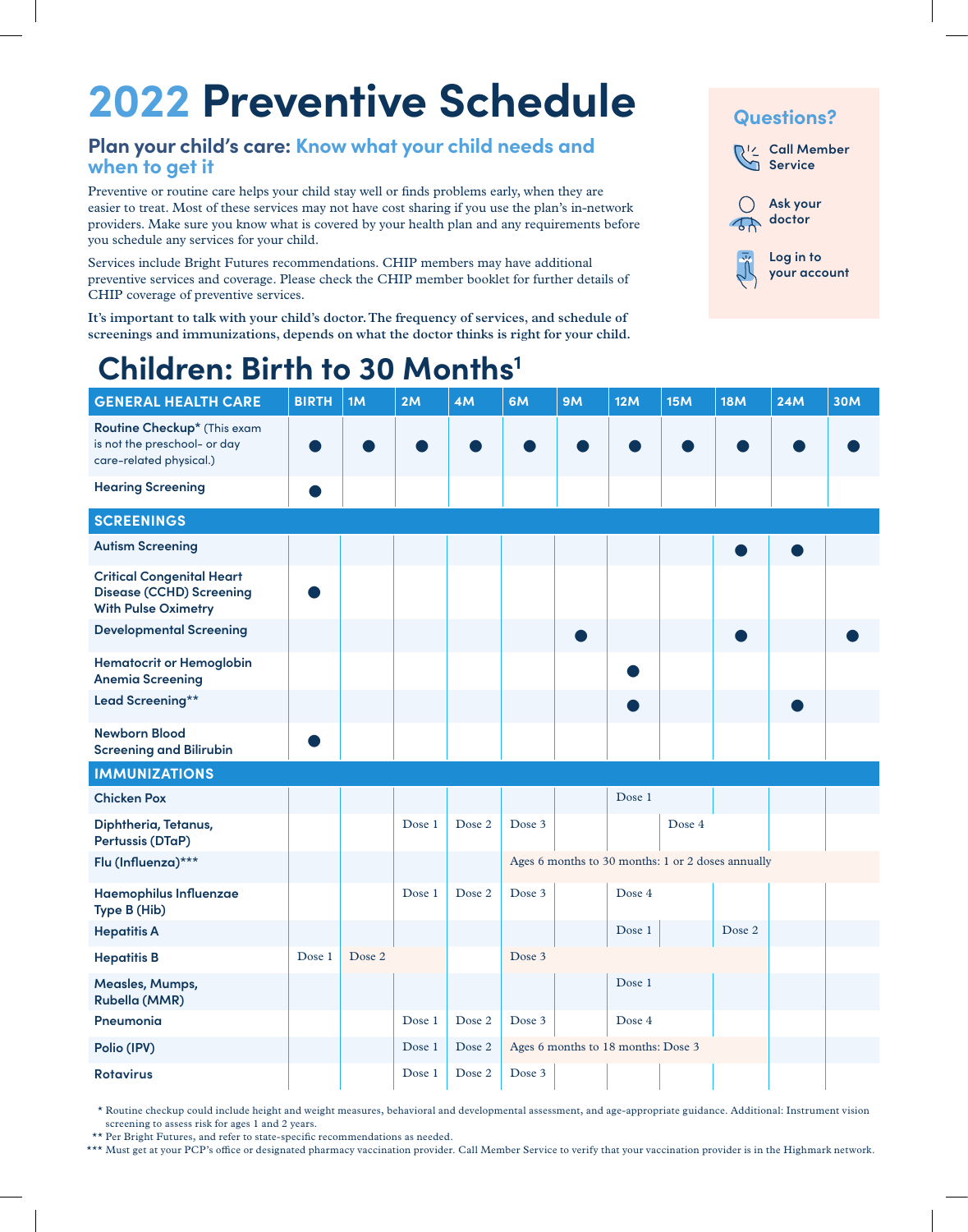## **Children: 3 Years to 18 Years<sup>1</sup>**

| <b>GENERAL HEALTH CARE</b>                                                                                                    | <b>3Y</b>                                                                                            | 4Y                     | 5Y                                 | 6Y                                                                          | <b>7Y</b> | <b>8Y</b>           | <b>9Y</b> | <b>10Y</b>               | <b>11Y</b>                            | 12Y                                                                   | <b>15Y</b>                   | <b>18Y</b>    |
|-------------------------------------------------------------------------------------------------------------------------------|------------------------------------------------------------------------------------------------------|------------------------|------------------------------------|-----------------------------------------------------------------------------|-----------|---------------------|-----------|--------------------------|---------------------------------------|-----------------------------------------------------------------------|------------------------------|---------------|
| Routine Checkup*<br>(This exam is not the preschool-<br>or day care-related physical)                                         | Once a year from ages 11 to 18                                                                       |                        |                                    |                                                                             |           |                     |           |                          |                                       |                                                                       |                              |               |
| <b>Ambulatory Blood Pressure</b><br>Monitoring**                                                                              |                                                                                                      |                        |                                    |                                                                             |           |                     |           |                          |                                       |                                                                       |                              |               |
| <b>Depression Screening</b>                                                                                                   |                                                                                                      |                        |                                    |                                                                             |           |                     |           |                          | Once a year from<br>ages 12 to 18     |                                                                       |                              |               |
| <b>Illicit Drug Use Screening</b>                                                                                             |                                                                                                      |                        |                                    |                                                                             |           |                     |           |                          |                                       |                                                                       |                              |               |
| <b>Hearing Screening***</b>                                                                                                   |                                                                                                      |                        |                                    |                                                                             |           |                     |           |                          |                                       |                                                                       |                              |               |
| <b>Visual Screening***</b>                                                                                                    |                                                                                                      |                        |                                    |                                                                             |           |                     |           |                          |                                       |                                                                       |                              |               |
| <b>SCREENINGS</b>                                                                                                             |                                                                                                      |                        |                                    |                                                                             |           |                     |           |                          |                                       |                                                                       |                              |               |
| <b>Hematocrit or Hemoglobin</b><br><b>Anemia Screening</b>                                                                    |                                                                                                      |                        |                                    | Annually for females during adolescence and when indicated                  |           |                     |           |                          |                                       |                                                                       |                              |               |
| <b>Lead Screening</b>                                                                                                         |                                                                                                      |                        |                                    | When indicated (Please also refer to your state-specific recommendations)   |           |                     |           |                          |                                       |                                                                       |                              |               |
| <b>Cholesterol (Lipid) Screening</b>                                                                                          |                                                                                                      |                        |                                    |                                                                             |           |                     |           |                          | Once between ages 9-11 and ages 17-21 |                                                                       |                              |               |
| <b>IMMUNIZATIONS</b>                                                                                                          |                                                                                                      |                        |                                    |                                                                             |           |                     |           |                          |                                       |                                                                       |                              |               |
| <b>Chicken Pox</b>                                                                                                            |                                                                                                      | Dose 2                 |                                    |                                                                             |           |                     |           |                          |                                       | If not previously<br>(4 weeks apart)                                  | vaccinated: Dose 1 and 2     |               |
| Diphtheria, Tetanus,<br>Pertussis (DTaP)                                                                                      |                                                                                                      | Dose 5                 |                                    |                                                                             |           |                     |           |                          | One<br>dose<br>Tdap                   |                                                                       |                              |               |
| Flu (Influenza)****                                                                                                           |                                                                                                      |                        | Ages 3 to 18:1 or 2 doses annually |                                                                             |           |                     |           |                          |                                       |                                                                       |                              |               |
| <b>Human Papillomavirus (HPV)</b>                                                                                             | Provides long-term protection against cervical and other<br>cancers. 2 doses when started ages 9-14. |                        |                                    |                                                                             |           |                     |           |                          |                                       |                                                                       |                              |               |
|                                                                                                                               |                                                                                                      |                        |                                    |                                                                             |           |                     |           | 3 doses, all other ages. |                                       |                                                                       |                              |               |
| Measles, Mumps,<br><b>Rubella (MMR)</b>                                                                                       |                                                                                                      | Dose 2                 |                                    |                                                                             |           |                     |           |                          |                                       |                                                                       |                              |               |
| Meningitis*****                                                                                                               |                                                                                                      |                        |                                    |                                                                             |           |                     |           |                          | Dose 1                                |                                                                       | Age 16: One-<br>time booster |               |
| <b>MenQuadFi</b><br><b>Maningoccal Vaccine</b>                                                                                |                                                                                                      | Ages 2 years and older |                                    |                                                                             |           |                     |           |                          |                                       |                                                                       |                              |               |
| Pneumonia                                                                                                                     |                                                                                                      | Per doctor's advice    |                                    |                                                                             |           |                     |           |                          |                                       |                                                                       |                              |               |
| Polio (IPV)                                                                                                                   |                                                                                                      | Dose 4                 |                                    |                                                                             |           |                     |           |                          |                                       |                                                                       |                              |               |
| <b>CARE FOR PATIENTS WITH RISK FACTORS</b>                                                                                    |                                                                                                      |                        |                                    |                                                                             |           |                     |           |                          |                                       |                                                                       |                              |               |
| <b>BRCA Mutation Screening</b><br>(Requires prior authorization)                                                              |                                                                                                      |                        |                                    |                                                                             |           | Per doctor's advice |           |                          |                                       |                                                                       |                              |               |
| <b>Cholesterol Screening</b>                                                                                                  |                                                                                                      |                        |                                    | Screening will be done based on the child's family history and risk factors |           |                     |           |                          |                                       |                                                                       |                              |               |
| <b>Fluoride Varnish</b><br>(Must use primary care doctor)                                                                     |                                                                                                      | Ages 5 and younger     |                                    |                                                                             |           |                     |           |                          |                                       |                                                                       |                              |               |
| <b>Hepatitis B Screening</b>                                                                                                  |                                                                                                      |                        |                                    |                                                                             |           |                     |           |                          |                                       | Per doctor's advice                                                   |                              |               |
| <b>Hepatitis C Screening</b>                                                                                                  |                                                                                                      |                        |                                    |                                                                             |           |                     |           |                          |                                       |                                                                       |                              |               |
| <b>Latent Tuberculosis</b><br><b>Screening</b>                                                                                |                                                                                                      |                        |                                    |                                                                             |           |                     |           |                          |                                       |                                                                       |                              | High-<br>risk |
| <b>Sexually Transmitted</b><br><b>Disease (STD) Screenings</b><br>and Counseling (Chlamydia,<br>Gonorrhea, HIV, and Syphilis) |                                                                                                      |                        |                                    |                                                                             |           |                     |           |                          | ages 15-18                            | For all sexually active individuals<br>HIV routine check once between |                              |               |
| <b>Tuberculin Test</b>                                                                                                        | Per doctor's advice                                                                                  |                        |                                    |                                                                             |           |                     |           |                          |                                       |                                                                       |                              |               |

\* Routine checkup could include height and weight measures, behavioral and developmental assessment, and age-appropriate guidance; alcohol and drug abuse, and tobacco use assessment. \*\* To confirm new diagnosis of high blood pressure before starting treatment. \*\*\* Hearing screening once between ages 11-14, 15-17, and 18-21. Vision screening covered when performed in doctor's office by having the child read letters of various sizes on a Snellen chart. Includes instrument vision screening for ages 3, 4, and 5 years. A comprehensive vision exam is performed by an ophthalmologist or optometrist and requires a vision benefit. \*\*\*\* Must get at your PCP's office or designated pharmacy vaccination provider. Call Member Service to verify that your vaccination provider is in the Highmark network. \*\*\*\*\* Meningococcal B vaccine per doctor's advice.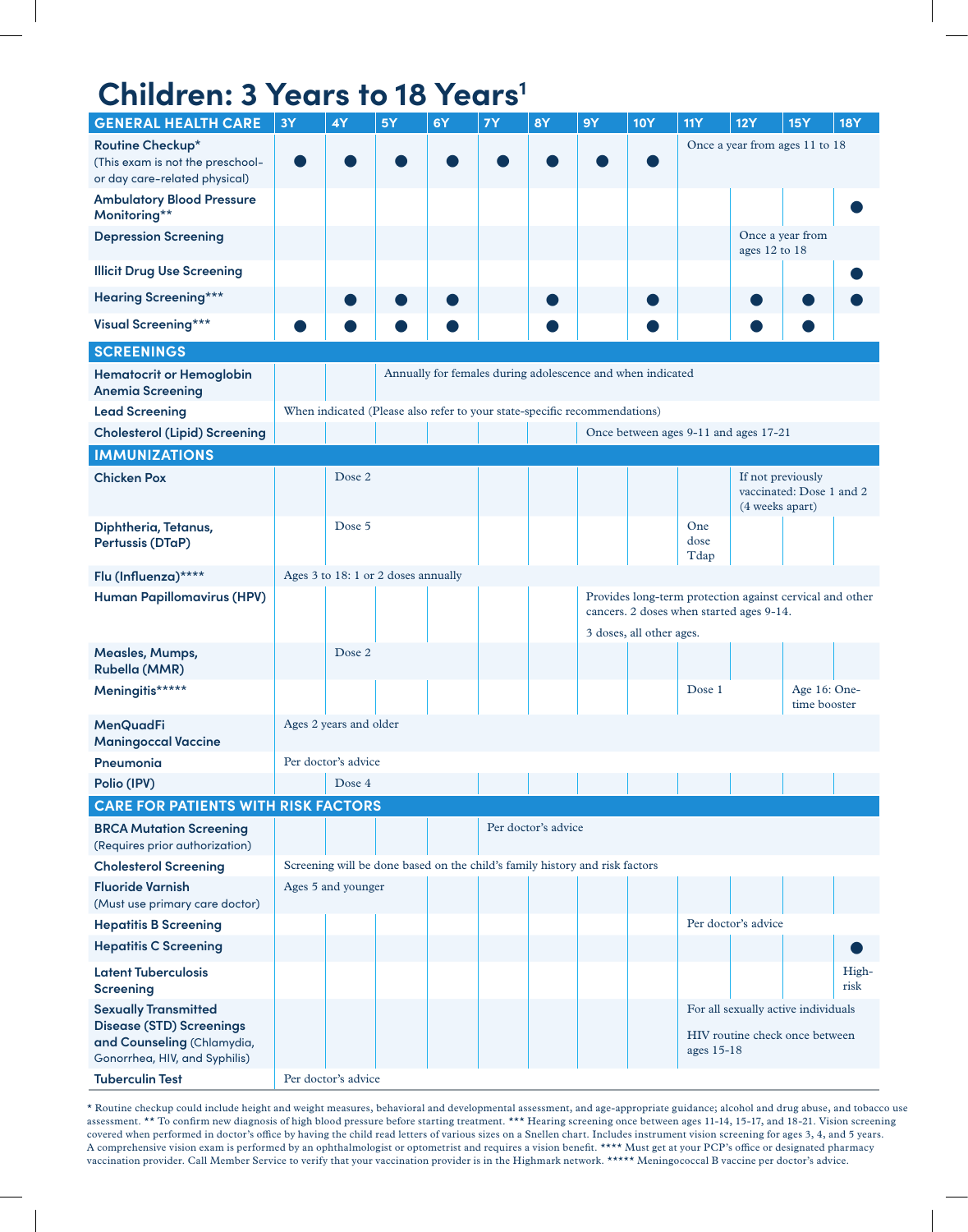### **Children: 6 Months to 18 Years<sup>1</sup>**

| <b>PREVENTIVE DRUG MEASURES THAT REQUIRE A DOCTOR'S PRESCRIPTION</b>                                                            |                                                                                                                                                                                                                                                                                                                          |  |  |  |  |  |  |
|---------------------------------------------------------------------------------------------------------------------------------|--------------------------------------------------------------------------------------------------------------------------------------------------------------------------------------------------------------------------------------------------------------------------------------------------------------------------|--|--|--|--|--|--|
| <b>Oral Fluoride</b>                                                                                                            | For ages 6 months to 16 years whose primary water source is deficient in fluoride                                                                                                                                                                                                                                        |  |  |  |  |  |  |
| <b>PREVENTION OF OBESITY, HEART DISEASE, DIABETES, AND STROKE</b>                                                               |                                                                                                                                                                                                                                                                                                                          |  |  |  |  |  |  |
| Children with a BMI in the 85th to 94th percentile<br>(overweight) and the 95th to 98th percentile<br>(obese) are eligible for: | Additional annual preventive office visits specifically for obesity<br>• Additional nutritional counseling visits specifically for obesity<br>• Recommended lab tests:<br>- Alanine aminotransferase (ALT)<br>- Aspartate aminotransferase (AST)<br>- Hemoglobin A1c or fasting glucose (FBS)<br>- Cholesterol screening |  |  |  |  |  |  |
| Age 18 with a diagnosis of Hypertension,<br>High Blood Pressure, Dyslipidemia, or<br><b>Metabolic Syndrome</b>                  | Nutritional counseling                                                                                                                                                                                                                                                                                                   |  |  |  |  |  |  |

#### $\ddot{\textbf{r}}$ **Women's Health Preventive Schedule**

| <b>SERVICES</b>                                                                                                      |                                                                                                                                                                            |
|----------------------------------------------------------------------------------------------------------------------|----------------------------------------------------------------------------------------------------------------------------------------------------------------------------|
| <b>Well-Woman Visits</b><br>(Includes: preconception and first<br>prenatal visit, urinary incontinence<br>screening) | Up to 4 visits each year for developmentally and age-appropriate preventive services                                                                                       |
| <b>Contraception (Birth Control)</b><br>Methods and Discussion*                                                      | All women planning or capable of pregnancy                                                                                                                                 |
| <b>SCREENINGS/PROCEDURES</b>                                                                                         |                                                                                                                                                                            |
| <b>Diabetes Screening</b>                                                                                            | • High-risk: At the first prenatal visit<br>• All women between 24 and 28 weeks pregnant<br>• Postpartum women without diabetes but with a history of gestational diabetes |
| <b>HIV Screening and Discussion</b>                                                                                  | All sexually active women: Once a year                                                                                                                                     |
| <b>Human Papillomavirus (HPV)</b><br><b>Screening Testing</b>                                                        | Beginning at age 30: Every 3 years                                                                                                                                         |
| <b>Domestic and Intimate Partner</b><br><b>Violence Screening and</b><br>Counseling                                  | Once a year                                                                                                                                                                |
| <b>Breast-feeding (Lactation)</b><br><b>Support and Counseling, and</b><br><b>Costs for Equipment</b>                | During pregnancy and/or after delivery (postpartum)                                                                                                                        |
| <b>Sexually Transmitted</b><br><b>Infections (STI) Discussion</b>                                                    | All sexually active women: Once a year                                                                                                                                     |
| <b>Screening for Anxiety</b>                                                                                         | The Women's Preventive Services Initiative recommends screening for anxiety in adolescent girls<br>and adult women, including those who are pregnant or postpartum.        |

\* FDA-approved contraceptive methods may include sterilization and procedures as prescribed. One form of contraception in each of the 18 FDA-approved methods is covered without cost sharing. If the doctor recommends a clinical service or FDA-approved item based on medical necessity, there will be no cost sharing.